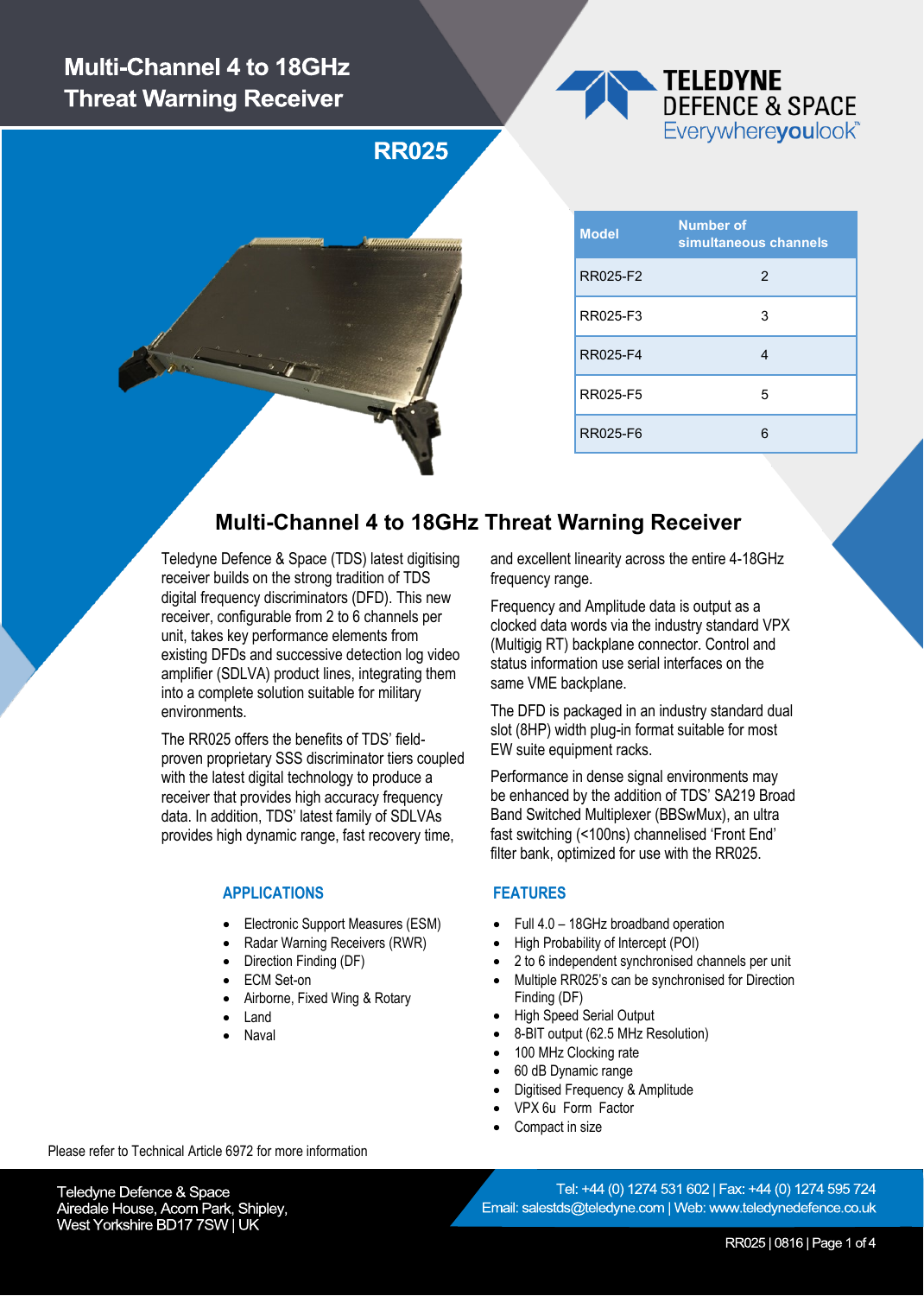# **RR025**

# **Electrical Specification**

| <b>Parameter</b>                                              |                                                      | <b>UOM</b>  | <b>Min</b>                                                      | <b>Nom</b>                  | <b>Max</b> |
|---------------------------------------------------------------|------------------------------------------------------|-------------|-----------------------------------------------------------------|-----------------------------|------------|
| Operating frequency range                                     |                                                      | GHz         | 4.0                                                             |                             | 18.0       |
| Frequency resolution                                          |                                                      | <b>MHz</b>  |                                                                 | 62.5                        |            |
| Digital frequency resolution                                  |                                                      | <b>Bits</b> |                                                                 | 8                           |            |
| Frequency error (RMS)                                         |                                                      | <b>MHz</b>  |                                                                 |                             | 60         |
| Frequency & Amplitude measurement range                       |                                                      | dBm         | $-55$                                                           |                             | $+5$       |
| Log video linearity (over frequency and<br>temperature range) |                                                      | dB          |                                                                 | ±2.0                        | ±2.5       |
| Log video rise time                                           |                                                      | ns          |                                                                 | 20                          | 25         |
| Log video recovery time                                       |                                                      | ns          |                                                                 | 35                          | 75         |
| RF input pulse width                                          |                                                      | ns          | 50                                                              |                             | <b>CW</b>  |
| RF overload power                                             |                                                      | dBm         |                                                                 |                             | 20         |
| RF input VSWR                                                 |                                                      |             |                                                                 |                             | 2.1:1      |
| Temperature range                                             |                                                      | $^{\circ}C$ | $-20$                                                           |                             | $+85$      |
| Amplitude measurement resolution                              |                                                      | dB          | 0.25                                                            |                             |            |
| Recovery time                                                 |                                                      | ns          |                                                                 | 150                         | 300        |
| Amplitude RMS accuracy                                        |                                                      | dB          | 2.0                                                             |                             |            |
| Supply current: +12V                                          |                                                      | $\mathsf A$ |                                                                 |                             | 1.0        |
| Supply current: +3.3V                                         |                                                      | Α           |                                                                 |                             | 2.0        |
| Supply current: +5V                                           |                                                      | A           |                                                                 |                             | 1.5        |
| Supply current: - 12V                                         |                                                      | Α           |                                                                 |                             | 0.2        |
| Boot time                                                     |                                                      | sec         |                                                                 |                             | 5          |
| Data interfaces                                               | RF input:<br>Data output,<br>Control, status, power: |             | Rear panel VITA 67<br>VPX VITA 65                               |                             |            |
| Data output format                                            |                                                      |             | 8-BIT frequency, 2 frequency bad data<br>flags, 8-BIT amplitude |                             |            |
| Weight                                                        |                                                      | kg          |                                                                 |                             | 4.00       |
| Size                                                          |                                                      |             |                                                                 | 6U x 8HP<br>262mm x 40.64mm |            |

Please refer to Technical Article 6972 for more information

See restrictions on published datasheets at www.teledynedefence.co.uk/

Teledyne Defence & Space<br>Airedale House, Acorn Park, Shipley,<br>West Yorkshire BD17 7SW | UK

Tel: +44 (0) 1274 531 602 | Fax: +44 (0) 1274 595 724 Email: salestds@teledyne.com | Web: www.teledynedefence.co.uk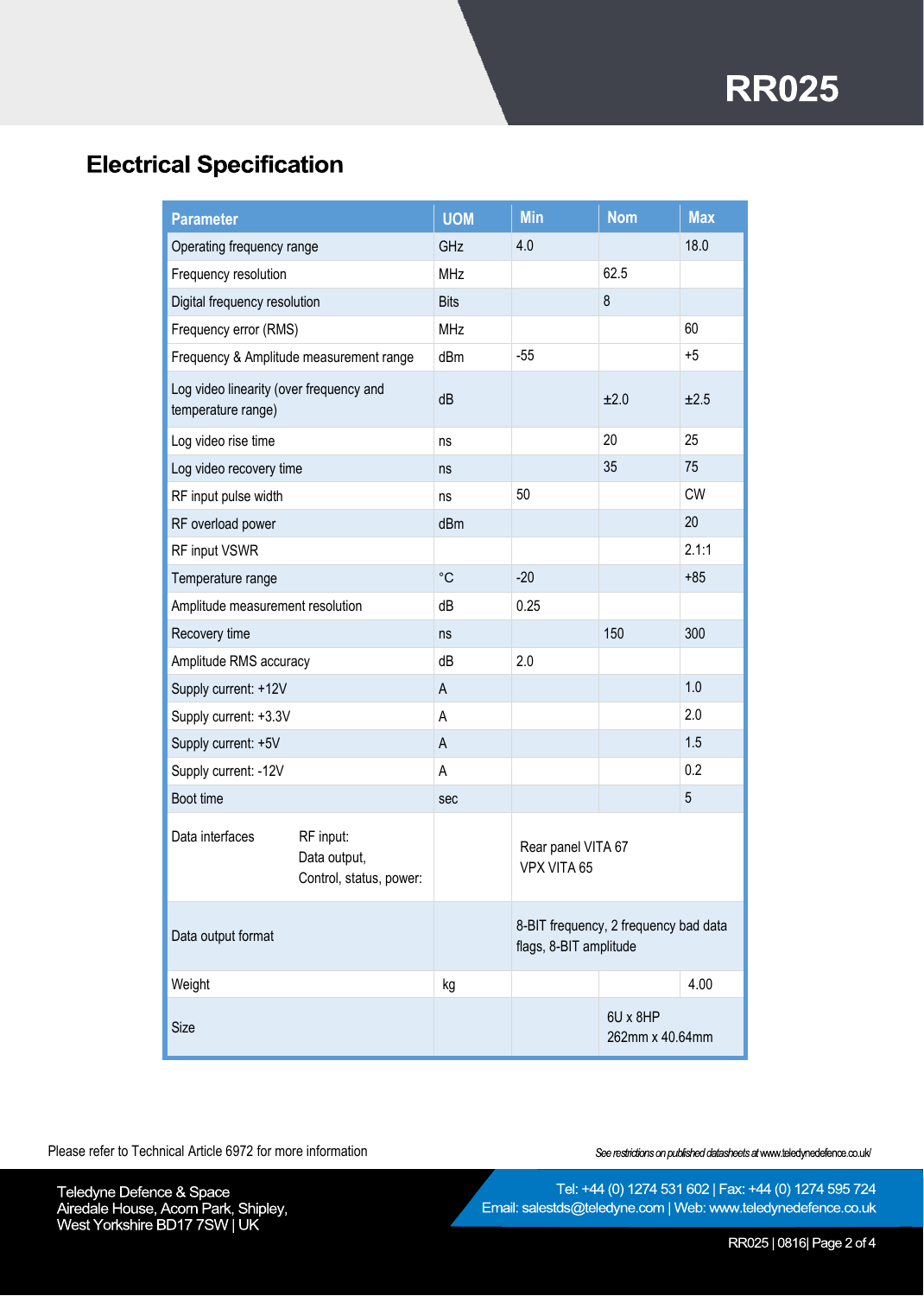**RR025** 

## **Block Diagram**



Please refer to Technical Article 6972 for more information

See restrictions on published datasheets at www.teledynedefence.co.uk/

Teledyne Defence & Space<br>Airedale House, Acorn Park, Shipley,<br>West Yorkshire BD17 7SW | UK

Email: salestds@teledyne.com | Web: www.teledynedefence.co.uk

Tel: +44 (0) 1274 531 602 | Fax: +44 (0) 1274 595 724

RR025 | 0816 | Page 3 of 4